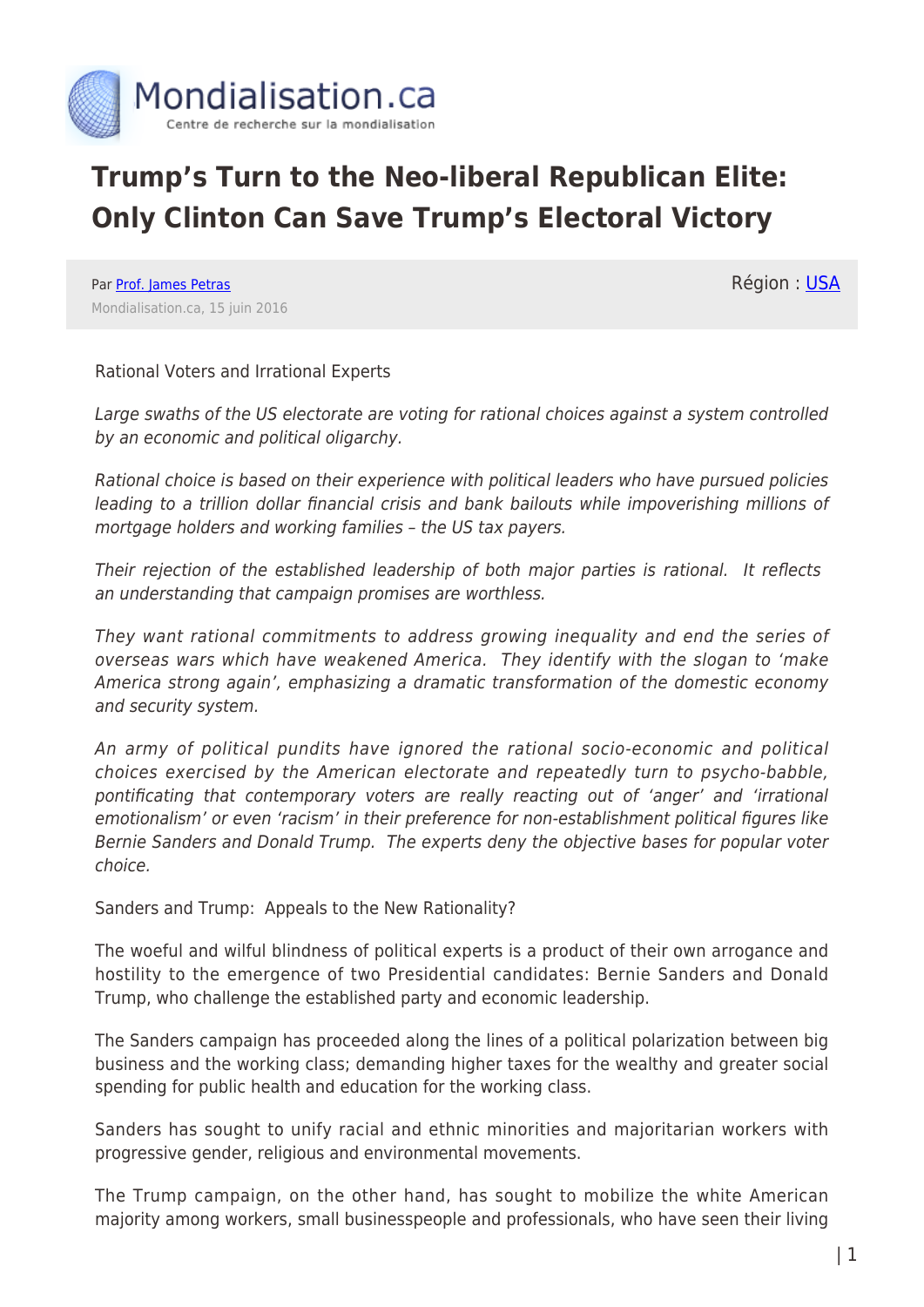standards decline over the decades and have been marginalized by globalization and the 'politics of identity'.

Sanders emphasizes a refurbished class identity. Trump promotes new nationalist symbols. Yet in many ways the establishment opposition, the parties, mass media and the economic elite, are far more hostile to Trump's 'nationalist politics' than Sanders' democratic socialist program and class appeal, which they view as weak and easily manipulated – like the huge anti-war movement was manipulated during the Bush and Obama Administrations.

Sanders apparent willingness to come to terms with the Democratic Party elite and back Clinton's candidacy when he loses the nomination is far more acceptable to the establishment than Trump. As in all previous presidential campaigns, the Democratic Party will allow progressive candidates to propose advanced socio-economic campaign platforms in order to secure working class and middle class votes, and drop the progressive façade in favor of corporate-warmonger policies once in office.

Trump's initial nationalist-anti-globalist rhetoric has aroused greater animosity from business, liberal and militarist elites than Sanders occasional critical comments.

Trump's nationalism was rooted in popular and reactionary sentiments. On the one hand he would speak of relocatingmulti-national corporations back to the US. On the other hand, he would demand the expulsion of over ten million Mexican immigrants from the US labor market.

His anti-globalization-business relocation strategy is vague and lacks several essential ingredients: He did not specify which multi-nationals would be affected and he did not describe what policies he would implement to force the trillion-dollar corporate return.

In contrast, Trump was brutally clear about which immigrants would be expelled and his methods of expulsion and exclusion leave no ambiguities. 'Build the Wall!', has become his rallying cry to keep out migrant workers from the southern border.

Trump's Electoral Victory and Neoliberal Right Turn

Trump's unorthodox, controversial and successful campaign to secure the nomination for the Republican Party's candidate for president has led him to appeal to the big donors for campaign funding and endorsements from Republican neo-liberal establishment leaders like Congressional Speaker of the House Paul Ryan. This quest for 'respectability' has caused Trump to shed his anti- globalization rhetoric and economic nationalist politics, and focus on his more chauvinist ethno-racist appeals.

Trump's current electoral strategy seeks to unify the hard neo-liberal political elite with the 'patriotic' white working class.

Trump's ideological road to the Presidency is no longer paved with economic-nationalist attacks on globalization. Instead he relies on arousing public support by stigmatizing minorities as 'anti-American' and targeting Clinton's personal 'corruption' and lies, rather than her domestic and foreign policies.

Trumps' "Make America Strong" rhetoric ties in neatly with President Obama's tariff wars against China's steel exports to US markets.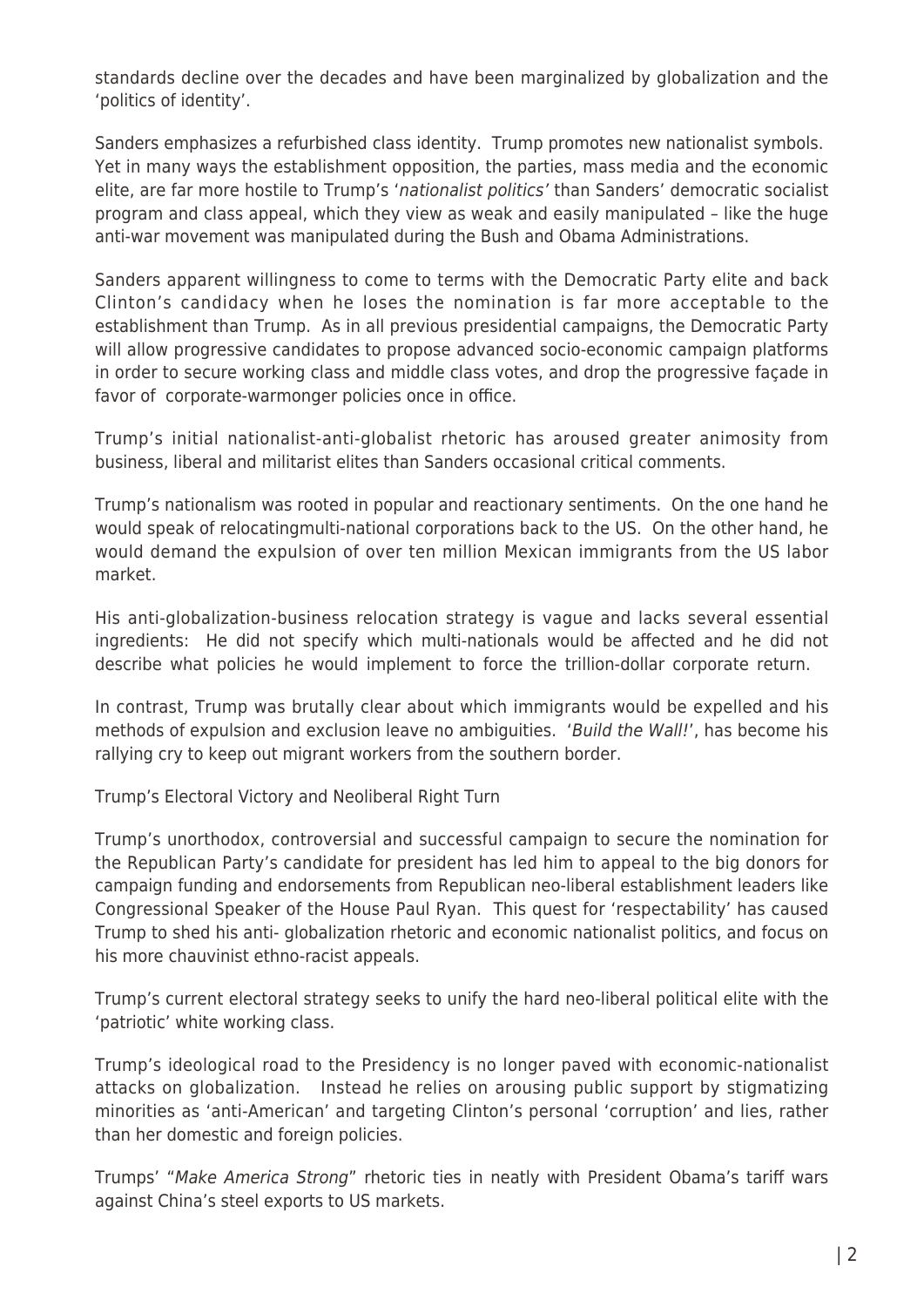Trump's "Make America Strong" proposals mirror Obama's systematic assault on the World Trade Organization's role in negotiating trade agreement and the recent imposition of Washington's dictates of the WTO's settlement process.

Obama blocked the reappointment of an objectionable (read independent) South Korean lawyer who opposed Washington's blatant violation of WTO rules. Trump would endorse Obama's promotion of US business lobbies against the WTO.

Trump also echoes Obama's policy of favoring globalization only insofar as Washington maintains control of the key international institutions controlling the global economy. Trump would continue Washington's policy of packing global institutions with its vassals.

## Trump in the Footstep of Sanders

Trump's embrace of the neo-liberal business elite mirrors Sanders submission to the Democratic Party bosses. Trump seems to believe that his mass base of supporters will be fooled by his increasing provocations against immigrants accusing them of stealing jobs while spreading crimes and drugs…and not notice his new embrace of the establishment economic elites.

Trump's mass meetings are composed almost exclusively of white working and middle class voters – especially in parts of California and the Southwest with huge Hispanic and immigrant populations. These are clearly designed to provoke violent protests.

Trump gains nationalist support by circulating videos of NBC, CNN and ABC reports depicting his peaceful white supporters being 'terrorized and beaten up by mobs of (Mexican-American) protestors waving Mexican flags and sporting gang insignia.'

Trump calls on his American supporters to 'stand strong' against demonstrators who grab and burn the Stars and Stripesand stomp on his "Make America Great" campaign hats.

## Conclusion

Trump's turn to the neo-liberal Republican elite means he will intensify his repressive and anti-immigrant rhetoric. Trump's appeal will be aided by mindless violent protestors and provocateurs as they conveniently "overwhelm the police" at anti-Trump rallies. He effectively promotes in the "*propaganda of the deed*": linking disloyal immigrants who wave the Mexican and not the US flag.

The recent realignment of the Republican Party will bring Trump into the arms of the hardline neo-liberal Congressional-Wall Street elite. This shift means Trump's ideological and mass base will focus on 'domestic enemies' – Mexicans, Muslims, women and ecologists rather than the economic elite and the devastating foreign policies of previous administrations.

Trump expects a wholesale incorporation of the Sanders support machine into the Clinton campaign. In this scenario, marginalized White workers and downwardly mobile middle class voters will confront the real face of Wall Street's darling warmonger Mme. Clinton and be less likely to reject Trump's opportunism with the rightwing Congressional business alliance.

Any working class opposition to his embrace of the neo-liberal Congressional Republicans